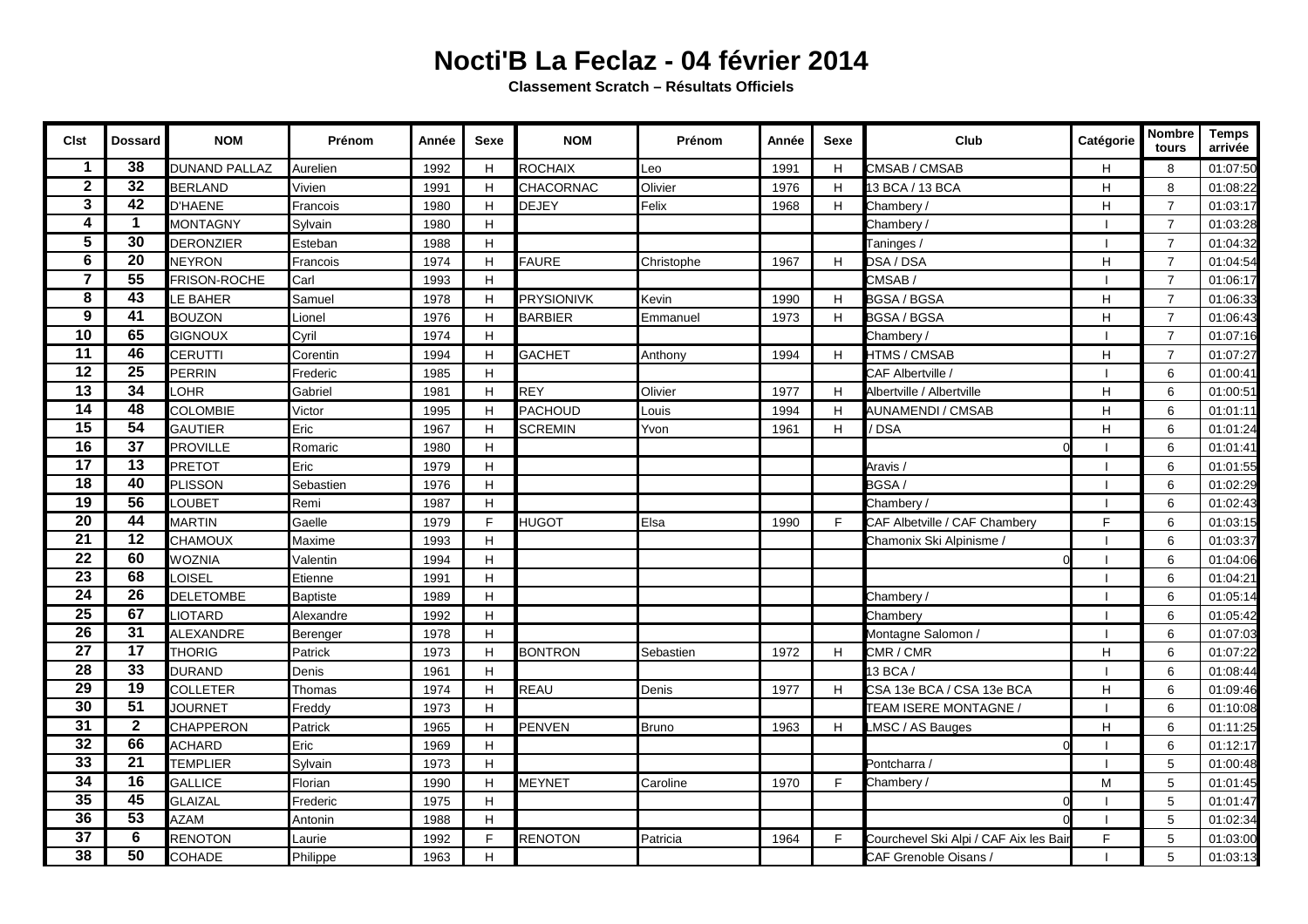| 39              | 15 | <b>MARIN</b>                  | Olivier         | 1987 | H |                  |         |      |   |                       |    | 5              | 01:03:18 |
|-----------------|----|-------------------------------|-----------------|------|---|------------------|---------|------|---|-----------------------|----|----------------|----------|
| 40              | 49 | <b>FAURE</b>                  | Lise            | 1994 | Е |                  |         |      |   |                       |    | 5              | 01:05:39 |
| 41              | 36 | <b>BORIN</b>                  | Gerard          | 1965 | H |                  |         |      |   |                       |    | 5              | 01:06:13 |
| 42              | 29 | POTONNIERE                    | Jean-Christophe | 1964 | H |                  |         |      |   |                       |    | 5              | 01:07:14 |
| 43              | 28 | <b>REGOTTAZ</b>               | Philippe        | 1973 | H |                  |         |      |   |                       |    | 5              | 01:07:37 |
| 44              |    | <b>BERTHIER</b>               | Pierre          | 1970 | H |                  |         |      |   | Maxi Race /           |    | 5              | 01:08:19 |
| 45              | 58 | <b>LACOMBE</b>                | Thibaut         | 1987 | H |                  |         |      |   | Chambery/             |    | 5              | 01:08:47 |
| 46              | 47 | ANGERIEUX                     | Stephane        | 1991 | H | <b>REBILLARD</b> | Quentin | 1992 |   | Chambery / Faverges   | H  | 5              | 01:09:42 |
| 47              | 39 | <b>BOURLERE</b>               | Luc             | 1966 | H | <b>DUGAST</b>    | Olivier | 1969 | н |                       | H  | 5              | 01:09:45 |
| 48              | 57 | <b>STRATTA</b>                | Florian         | 1988 | H |                  |         |      |   |                       |    | 5              | 01:11:21 |
| 49              | 8  | <b>BERNARD GRANGE</b> Laurent |                 | 1979 | H |                  |         |      |   | CAF Aravis /          |    | 5              | 01:13:08 |
| 50              | 35 | <b>REGAIRAL</b>               | Michel          | 1966 | H |                  |         |      |   |                       |    | 5              | 01:13:39 |
| 51              | 18 | <b>GIRARD</b>                 | Greg            | 1975 | H |                  |         |      |   | Courchevel Ski Alpi / |    | $\overline{4}$ | 00:40:11 |
| 52              | 14 | <b>CARRAL</b>                 | Christophe      | 1986 | H |                  |         |      |   |                       |    | 4              | 01:01:29 |
| 53              | 61 | ANDRE                         | Flavie          | 1985 | F | <b>EXERTIER</b>  | Morgane | 1991 |   | Chambery / Chambery   | E. | 4              | 01:03:08 |
| 54              | 52 | <b>SAVOYE</b>                 | David           | 1972 | H |                  |         |      |   | Chambery /            |    | 4              | 01:03:24 |
| 55              | 62 | <b>COMBE</b>                  | Damien          | 1978 | H |                  |         |      |   |                       |    | 4              | 01:03:30 |
| 56              | 59 | <b>MEYREUX</b>                | Jerome          | 1982 | H |                  |         |      |   |                       |    | 4              | 01:06:23 |
| 57              | 24 | <b>IMBERT</b>                 | Christophe      | 1977 | H |                  |         |      |   |                       |    | $\overline{4}$ | 01:09:21 |
| $\overline{58}$ | 27 | LEMAIRE                       | Geoffrey        | 1989 | H |                  |         |      |   | Pontcharra            |    | $\overline{4}$ | 01:14:46 |
| $\overline{59}$ | 22 | LEGER                         | Sylvain         | 1983 | H |                  |         |      |   |                       |    | 4              | 01:14:53 |
| 60              | 64 | <b>BARD</b>                   | Matthias        | 1987 | H |                  |         |      |   |                       |    | 3              | 01:01:32 |
| 61              | 63 | <b>GHISALBERT</b>             | Pierre          | 1951 | н |                  |         |      |   | Chambery/             |    | 2              | 00:34:05 |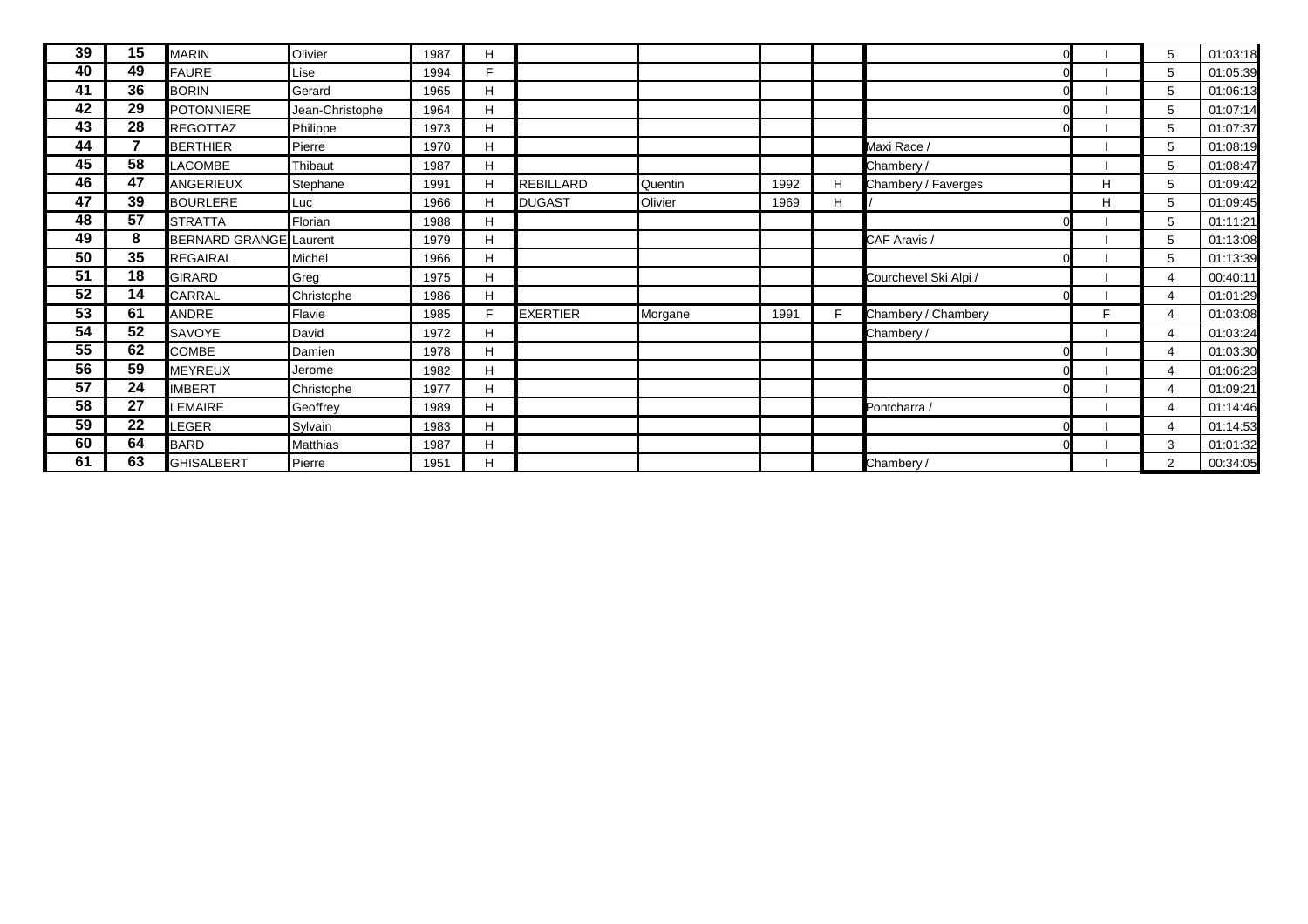## **Nocti'B La Feclaz - 04 février 2014**

**Classement par Catégorie – Résultats Officiels**

| <b>CIst</b>                        | <b>Clst</b><br><b>Scratch</b> | <b>Dossard</b>                     | <b>NOM</b>             | Prenom         | Année | <b>Sexe</b>                                         | <b>NOM</b>      | Prénom                  | Année | <b>Sexe</b> | Club                                    |   | Nombre<br>tours | <b>Temps</b><br>arrivée |
|------------------------------------|-------------------------------|------------------------------------|------------------------|----------------|-------|-----------------------------------------------------|-----------------|-------------------------|-------|-------------|-----------------------------------------|---|-----------------|-------------------------|
|                                    |                               |                                    |                        |                |       |                                                     |                 | <b>Catégorie Femmes</b> |       |             |                                         |   |                 |                         |
| $\mathbf 1$                        | 20                            | 44                                 | <b>MARTIN</b>          | Gaelle         | 1979  | F                                                   | <b>HUGOT</b>    | Elsa                    | 1990  | F.          | CAF Albetville / CAF Chambery           | F | 6               | 01:03:15                |
| $\mathbf{2}$                       | $\overline{37}$               | $6\phantom{a}$                     | <b>RENOTON</b>         | Laurie         | 1992  | F                                                   | <b>RENOTON</b>  | Patricia                | 1964  | E           | Courchevel Ski Alpi / CAF Aix les Bains |   | 5               | 01:03:00                |
| 3                                  | $\overline{52}$               | 61                                 | <b>ANDRE</b>           | Flavie         | 1985  | F.                                                  | <b>EXERTIER</b> | Morgane                 | 1991  | F.          | Chambery / Chambery                     |   | $\overline{4}$  | 01:03:08                |
|                                    |                               |                                    |                        |                |       |                                                     |                 | <b>Catégorie Mixte</b>  |       |             |                                         |   |                 |                         |
| 1                                  | 34                            | 16                                 | <b>GALLICE</b>         | Florian        | 1990  | H                                                   | <b>MEYNET</b>   | Caroline                | 1970  | F.          | Chambery/                               | M | 5               | 01:01:45                |
|                                    | Catégorie Individuel          |                                    |                        |                |       |                                                     |                 |                         |       |             |                                         |   |                 |                         |
| 1                                  | 4                             | 1                                  | <b>MONTAGNY</b>        | Sylvain        | 1980  | H                                                   |                 |                         |       |             | Chambery/                               |   | $\overline{7}$  | 01:03:28                |
| $\mathbf{2}$                       | $\overline{5}$                | 30                                 | <b>DERONZIER</b>       | Esteban        | 1988  | H                                                   |                 |                         |       |             | <b>Taninges/</b>                        |   | $\overline{7}$  | 01:04:32                |
| 3                                  | $\overline{7}$                | $\overline{55}$                    | FRISON-ROCHE           | Carl           | 1993  | H                                                   |                 |                         |       |             | CMSAB/                                  |   | $\overline{7}$  | 01:06:17                |
| 4                                  | 10                            | 65                                 | <b>GIGNOUX</b>         | Cyril          | 1974  | H                                                   |                 |                         |       |             | Chambery/                               |   | $\overline{7}$  | 01:07:16                |
| 5                                  | $\overline{12}$               | $\overline{25}$                    | <b>PERRIN</b>          | Frederic       | 1985  | H                                                   |                 |                         |       |             | CAF Albertville /                       |   | 6               | 01:00:41                |
| 6                                  | 16                            | $\overline{37}$                    | <b>PROVILLE</b>        | Romaric        | 1980  | H                                                   |                 |                         |       |             | O                                       |   | 6               | 01:01:41                |
| $\overline{\mathbf{r}}$            | 17                            | $\overline{13}$                    | <b>PRETOT</b>          | Eric           | 1979  | $\mathsf{H}% _{\mathsf{H}}^{\ast}(\mathcal{M}_{0})$ |                 |                         |       |             | Aravis/                                 |   | 6               | 01:01:55                |
| 8                                  | $\overline{18}$               | 40                                 | <b>PLISSON</b>         | Sebastien      | 1976  | H                                                   |                 |                         |       |             | BGSA/                                   |   | 6               | 01:02:29                |
| 9                                  | 19                            | 56                                 | LOUBET                 | Remi           | 1987  | H                                                   |                 |                         |       |             | Chambery/                               |   | 6               | 01:02:43                |
| 10                                 | $\overline{21}$               | $\overline{12}$                    | CHAMOUX                | Maxime         | 1993  | $\mathsf{H}% _{\mathsf{H}}^{\ast}(\mathcal{M}_{0})$ |                 |                         |       |             | Chamonix Ski Alpinisme /                |   | 6               | 01:03:37                |
| $\overline{11}$                    | $\overline{22}$               | 60                                 | <b>WOZNIA</b>          | Valentin       | 1994  | $\mathsf{H}% _{\mathsf{H}}^{\ast}(\mathcal{M}_{0})$ |                 |                         |       |             |                                         |   | 6               | 01:04:06                |
| 12                                 | 23                            | 68                                 | LOISEL                 | Etienne        | 1991  | H                                                   |                 |                         |       |             |                                         |   | 6               | 01:04:21                |
| 13                                 | $\overline{24}$               | 26                                 | <b>DELETOMBE</b>       | Baptiste       | 1989  | $\boldsymbol{\mathsf{H}}$                           |                 |                         |       |             | Chambery/                               |   | 6               | 01:05:14                |
| 14                                 | $\overline{25}$               | 67                                 | LIOTARD                | Alexandre      | 1992  | $\boldsymbol{\mathsf{H}}$                           |                 |                         |       |             | Chambery                                |   | 6               | 01:05:42                |
| 15                                 | 26                            | 31                                 | ALEXANDRE              | Berenger       | 1978  | $\mathsf{H}% _{\mathsf{H}}^{\ast}(\mathcal{M}_{0})$ |                 |                         |       |             | Montagne Salomon /                      |   | 6               | 01:07:03                |
| 16                                 | 28                            | 33                                 | <b>DURAND</b>          | Denis          | 1961  | H                                                   |                 |                         |       |             | 13 BCA /                                |   | 6               | 01:08:44                |
| 17                                 | 30                            | $\overline{51}$                    | <b>JOURNET</b>         | Freddy         | 1973  | H                                                   |                 |                         |       |             | <b>TEAM ISERE MONTAGNE /</b>            |   | 6               | 01:10:08                |
| 18                                 | $\overline{32}$               | 66                                 | <b>ACHARD</b>          | Eric           | 1969  | $\mathsf{H}% _{\mathsf{H}}^{\ast}(\mathcal{M}_{0})$ |                 |                         |       |             |                                         |   | 6               | 01:12:17                |
| $\overline{19}$                    | 33                            | 21                                 | <b>TEMPLIER</b>        | Sylvain        | 1973  | H                                                   |                 |                         |       |             | Pontcharra /                            |   | 5               | 01:00:48                |
| $\overline{20}$                    | 35                            | 45                                 | <b>GLAIZAL</b>         | Frederic       | 1975  | H                                                   |                 |                         |       |             | C                                       |   | 5               | 01:01:47                |
| $\overline{21}$                    | 36                            | $\overline{53}$<br>50              | <b>AZAM</b>            | Antonin        | 1988  | H                                                   |                 |                         |       |             | O                                       |   | 5               | 01:02:34                |
| $\overline{22}$<br>$\overline{23}$ | 38<br>39                      | $\overline{15}$                    | <b>COHADE</b>          | Philippe       | 1963  | H                                                   |                 |                         |       |             | CAF Grenoble Oisans /                   |   | 5               | 01:03:13                |
|                                    |                               |                                    | <b>MARIN</b>           | Olivier        | 1987  | H                                                   |                 |                         |       |             | C                                       |   | 5               | 01:03:18                |
| $\overline{24}$                    | 40                            | 49                                 | <b>FAURE</b>           | Lise           | 1994  | E                                                   |                 |                         |       |             | C                                       |   | 5               | 01:05:39                |
| $\overline{25}$                    | $\overline{41}$<br>42         | 36                                 | <b>BORIN</b>           | Gerard         | 1965  | H                                                   |                 |                         |       |             | $\Omega$                                |   | 5               | 01:06:13                |
| $\overline{26}$<br>$\overline{27}$ | $\overline{43}$               | $\overline{29}$<br>$\overline{28}$ | <b>POTONNIERE</b>      | Jean-Christopl | 1964  | H                                                   |                 |                         |       |             | $\Omega$                                |   | 5               | 01:07:14                |
| 28                                 | 44                            | $\overline{7}$                     | <b>REGOTTAZ</b>        | Philippe       | 1973  | H                                                   |                 |                         |       |             |                                         |   | 5               | 01:07:37                |
| 29                                 | 45                            | 58                                 | <b>BERTHIER</b>        | Pierre         | 1970  | $\boldsymbol{\mathsf{H}}$                           |                 |                         |       |             | Maxi Race /                             |   | 5               | 01:08:19                |
|                                    | 48                            | 57                                 | <b>LACOMBE</b>         | Thibaut        | 1987  | $\boldsymbol{\mathsf{H}}$                           |                 |                         |       |             | Chambery/                               |   | 5               | 01:08:47                |
| 30                                 | 49                            |                                    | <b>STRATTA</b>         | Florian        | 1988  | $\boldsymbol{\mathsf{H}}$                           |                 |                         |       |             | r                                       |   | $5\phantom{.0}$ | 01:11:21                |
| $\overline{31}$                    |                               | 8                                  | <b>BERNARD GRANGER</b> | Laurent        | 1979  | $\boldsymbol{\mathsf{H}}$                           |                 |                         |       |             | CAF Aravis /                            |   | 5               | 01:13:08                |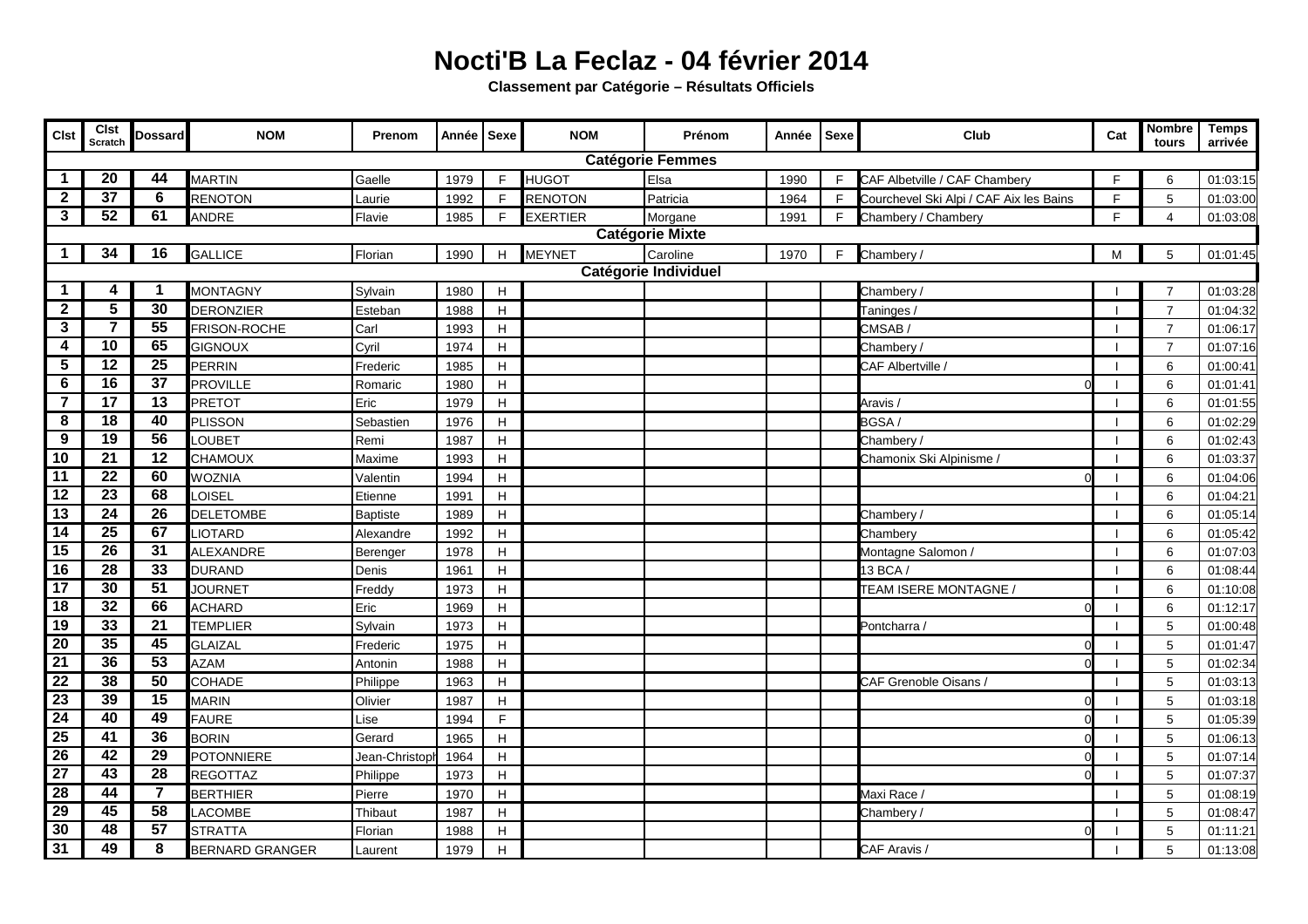| 32              | 50                     | 35           | <b>REGAIRAL</b>      | Michel          | 1966 | H                                                   |                  |            |      |    |                           |    | 5              | 01:13:39 |
|-----------------|------------------------|--------------|----------------------|-----------------|------|-----------------------------------------------------|------------------|------------|------|----|---------------------------|----|----------------|----------|
| 33              | 51                     | 18           | <b>GIRARD</b>        | Greg            | 1975 | H                                                   |                  |            |      |    | Courchevel Ski Alpi       |    | 4              | 00:40:11 |
| 34              | 52                     | 14           | <b>CARRAL</b>        | Christophe      | 1986 | H                                                   |                  |            |      |    |                           |    | 4              | 01:01:29 |
| 35              | 54                     | 52           | <b>SAVOYE</b>        | David           | 1972 | H                                                   |                  |            |      |    | Chambery/                 |    | 4              | 01:03:24 |
| 36              | 55                     | 62           | <b>COMBE</b>         | Damien          | 1978 | H                                                   |                  |            |      |    |                           |    | 4              | 01:03:30 |
| $\overline{37}$ | 56                     | 59           | <b>MEYREUX</b>       | Jerome          | 1982 | H                                                   |                  |            |      |    |                           |    | 4              | 01:06:23 |
| 38              | 57                     | 24           | <b>IMBERT</b>        | Christophe      | 1977 | H                                                   |                  |            |      |    |                           |    | $\overline{4}$ | 01:09:21 |
| 39              | 58                     | 27           | <b>LEMAIRE</b>       | Geoffrey        | 1989 | H                                                   |                  |            |      |    | Pontcharra                |    | 4              | 01:14:46 |
| 40              | 59                     | 22           | LEGER                | Sylvain         | 1983 | H                                                   |                  |            |      |    |                           |    | 4              | 01:14:53 |
| 41              | 60                     | 64           | <b>BARD</b>          | <b>Matthias</b> | 1987 | H                                                   |                  |            |      |    |                           |    | 3              | 01:01:32 |
| 42              | 61                     | 63           | <b>GHISALBERT</b>    | Pierre          | 1951 | $\mathsf{H}% _{\mathsf{H}}^{\ast}(\mathcal{M}_{0})$ |                  |            |      |    | Chambery/                 |    | $\overline{2}$ | 00:34:05 |
|                 | <b>Catégorie Homme</b> |              |                      |                 |      |                                                     |                  |            |      |    |                           |    |                |          |
|                 | 1                      | 38           | <b>DUNAND PALLAZ</b> | Aurelien        | 1992 | H                                                   | <b>ROCHAIX</b>   | Leo        | 1991 | H  | CMSAB / CMSAB             | H  | 8              | 01:07:50 |
| $\overline{2}$  | $\mathbf{2}$           | 32           | <b>BERLAND</b>       | Vivien          | 1991 | H                                                   | <b>CHACORNAC</b> | Olivier    | 1976 |    | 13 BCA / 13 BCA           | H. | 8              | 01:08:22 |
| 3               | 3                      | 42           | <b>D'HAENE</b>       | Francois        | 1980 | H                                                   | <b>DEJEY</b>     | Felix      | 1968 | H. | Chambery/                 | H. |                | 01:03:17 |
|                 | 6                      | 20           | <b>NEYRON</b>        | Francois        | 1974 | H                                                   | <b>FAURE</b>     | Christophe | 1967 | H. | DSA / DSA                 | H. | $\overline{7}$ | 01:04:54 |
| 5               | 8                      | 43           | LE BAHER             | Samuel          | 1978 | H                                                   | PRYSIONIVK       | Kevin      | 1990 | H. | <b>BGSA / BGSA</b>        | H  | $\overline{7}$ | 01:06:33 |
| 6               | 9                      | 41           | <b>BOUZON</b>        | Lionel          | 1976 | H                                                   | <b>BARBIER</b>   | Emmanuel   | 1973 | H. | <b>BGSA / BGSA</b>        | H. | $\overline{7}$ | 01:06:43 |
| 7               | $\overline{11}$        | 46           | <b>CERUTTI</b>       | Corentin        | 1994 | H                                                   | <b>GACHET</b>    | Anthony    | 1994 | H. | <b>HTMS / CMSAB</b>       | H  | $\overline{7}$ | 01:07:27 |
| 8               | $\overline{13}$        | 34           | <b>LOHR</b>          | Gabriel         | 1981 | H                                                   | <b>REY</b>       | Olivier    | 1977 | H. | Albertville / Albertville | H. | 6              | 01:00:51 |
| 9               | 14                     | 48           | <b>COLOMBIE</b>      | Victor          | 1995 | H                                                   | <b>PACHOUD</b>   | Louis      | 1994 |    | <b>AUNAMENDI / CMSAB</b>  | H. | 6              | 01:01:11 |
| 10              | 15                     | 54           | <b>GAUTIER</b>       | Eric            | 1967 | H                                                   | <b>SCREMIN</b>   | Yvon       | 1961 | H. | /DSA                      | H  | 6              | 01:01:24 |
| 11              | $\overline{27}$        | 17           | <b>THORIG</b>        | Patrick         | 1973 | H                                                   | <b>BONTRON</b>   | Sebastien  | 1972 | H. | CMR/CMR                   | H. | 6              | 01:07:22 |
| $\overline{12}$ | 29                     | 19           | <b>COLLETER</b>      | Thomas          | 1974 | H                                                   | REAU             | Denis      | 1977 |    | CSA 13e BCA / CSA 13e BCA | H  | 6              | 01:09:46 |
| $\overline{13}$ | 31                     | $\mathbf{2}$ | <b>CHAPPERON</b>     | Patrick         | 1965 | H                                                   | <b>PENVEN</b>    | Bruno      | 1963 | H. | LMSC / AS Bauges          | H. | 6              | 01:11:25 |
| 14              | 46                     | 47           | <b>ANGERIEUX</b>     | Stephane        | 1991 | H                                                   | <b>REBILLARD</b> | Quentin    | 1992 |    | Chambery / Faverges       | H  | 5              | 01:09:42 |
| $\overline{15}$ | 47                     | 39           | <b>BOURLERE</b>      | Luc             | 1966 | H                                                   | DUGAST           | Olivier    | 1969 | H. |                           | H. | 5              | 01:09:45 |